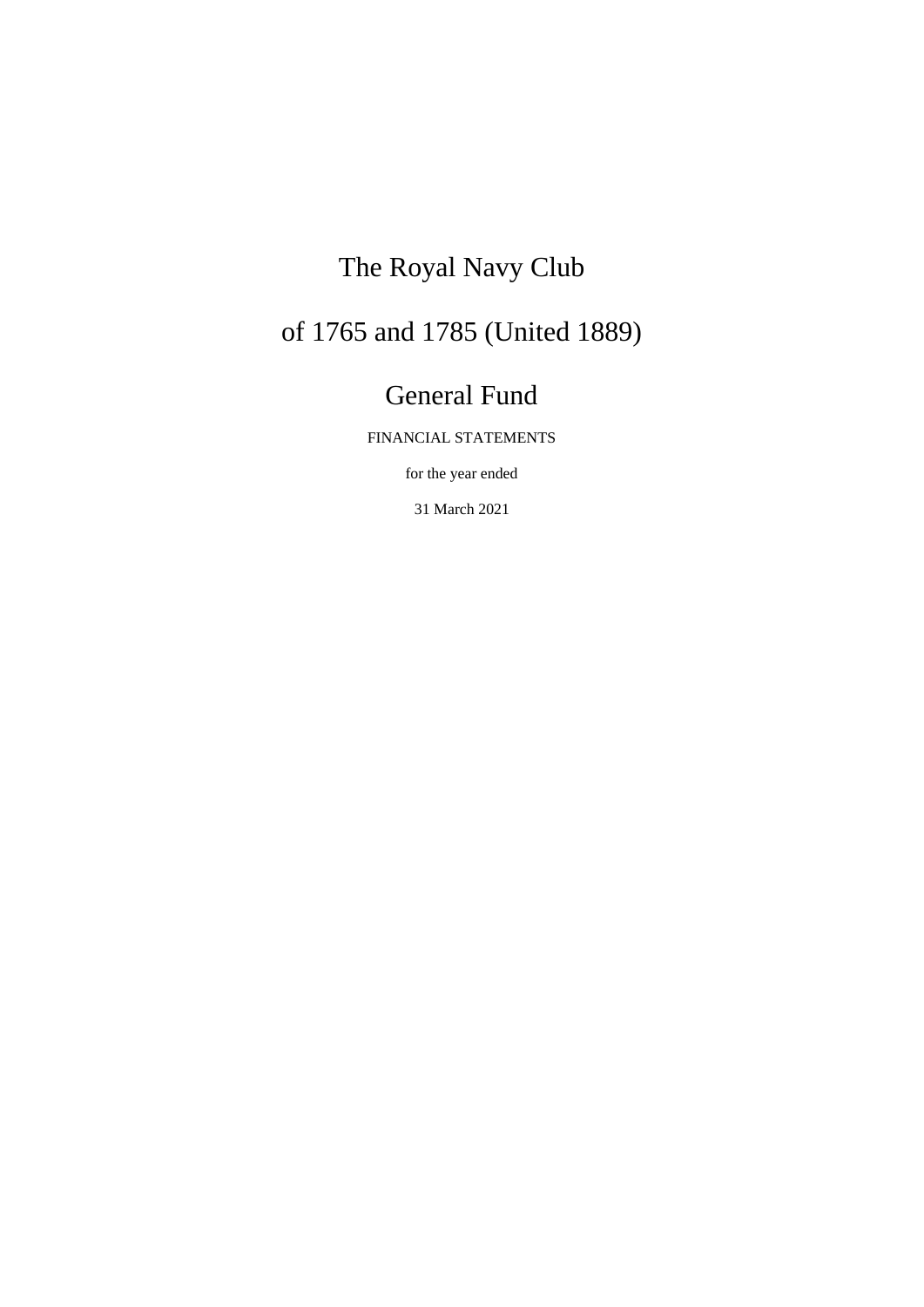## The Royal Navy Club of 1765 and 1785 (United 1889) STATEMENT OF THE COMMITTEE'S RESPONSIBILITIES

The Committee is responsible for preparing the Annual report and Financial Statements in accordance with applicable law and United Kingdom Generally Accepted Accounting Practice.

The law requires the Committee to prepare financial statements for each financial year, which give a true and fair view of the Club's state of affairs at the end of the financial year and of its income and expenditure for that year.

In preparing those financial statements, the committee is required to:

- a) Select suitable accounting policies and then apply them consistently;
- b) Make judgements and estimates that are reasonable and prudent;
- c) State whether the policies adopted are in accordance with Accounting Regulations and with applicable accounting standards, subject to any material departures disclosed and explained in the financial statements.
- d) Prepare the financial statements on the going concern basis unless it is inappropriate to presume that the Club will continue.

The committee is responsible for maintaining proper accounting records which disclose with reasonable accuracy at any time the financial position of the Club. It is also responsible for safeguarding the assets of the Club and hence for taking reasonable steps for the prevention and detection of fraud and other irregularities.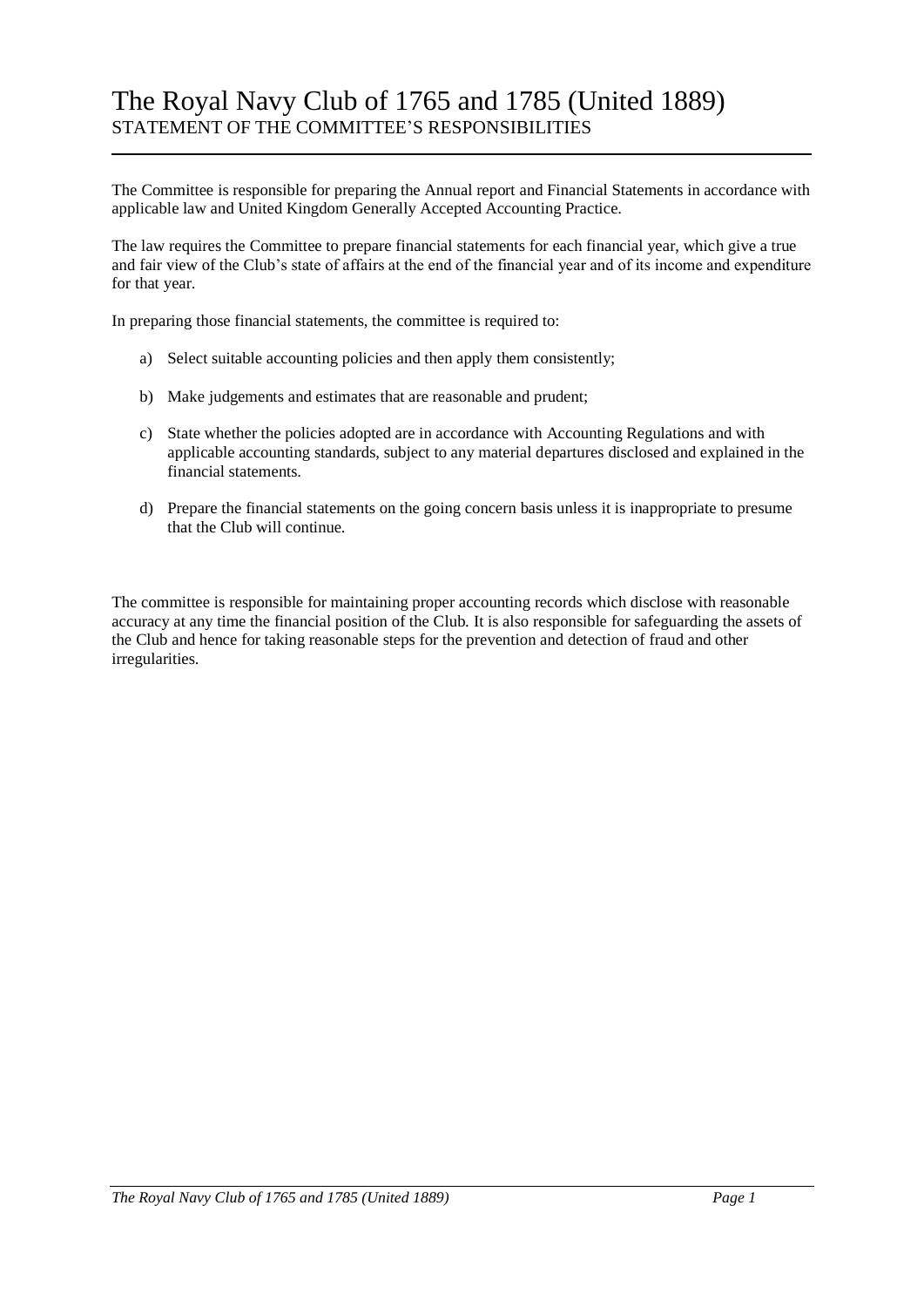### INDEPENDENT EXAMINER'S REPORT TO THE MEMBERS OF THE ROYAL NAVY CLUB OF 1765 AND 1785 (UNITED 1889)

I report on the accounts of the General Fund for the year ended 31 March 2021, which are set out on pages 3 to 6.

### **Respective responsibilities of committee members and examiner**

The club's committee is responsible for the preparation of the accounts in accordance with applicable law and United Kingdom Generally Accepted Accounting Practice. The committee considers that an audit is not required for this year and that an independent examination is needed.

It is my responsibility to:

examine the accounts in accordance with applicable law and United Kingdom Generally Accepted Accounting Practice and ;

to state whether particular matters have come to my attention.

#### **Basis of independent examiner's report**

My examination was carried out in accordance with accepted standards on Auditing in the UK. An examination includes a review of the accounting records kept by the charity and a comparison of the accounts presented with those records. It also includes consideration of any unusual items or disclosures in the accounts, and seeking explanations from you as trustees concerning any such matters. The procedures undertaken do not provide all the evidence that would be required in an audit and consequently no opinion is given as to whether the accounts present a 'true and fair view' and the report is limited to those matters set out in the statement below.

### **Independent examiner's statement**

In connection with my examination, no matter has come to my attention:

- which gives me reasonable cause to believe that in any material respect the requirements: to keep accounting records in accordance United Kingdom Generally Accepted Accounting Practice;

- and to prepare accounts which accord with the accounting records have not been met

- No matter has come to my attention in connection with my examination, to which, in my opinion, attention should be drawn in order to enable a proper understanding of the accounts to be reached.

### *Signed on Original*

Malvern Carvell 21 Higher Kingston Yeovil Somerset BA21 4AS

4 June 2021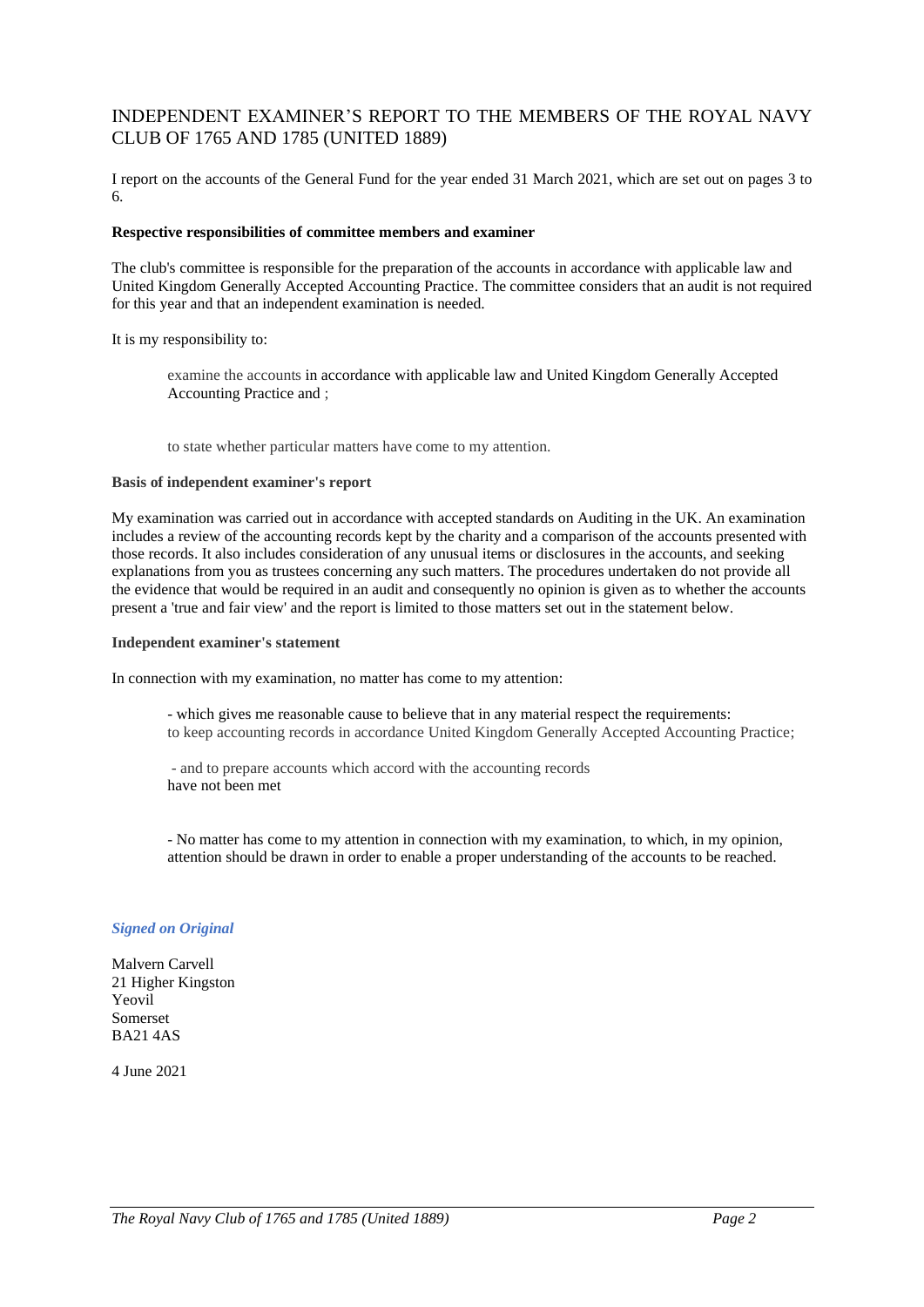## The Royal Navy Club of 1765 and 1785 (United 1889) INCOME AND EXPENDITURE ACCOUNT

for the year ended 31 March 2021

|                                                                                                                                                                                                                                                                                           | <b>Notes</b>   | $\pounds$                                                                               | Total<br>2021<br>$\pounds$ | $\pounds$                                                                                        | Total<br>2020<br>£ |
|-------------------------------------------------------------------------------------------------------------------------------------------------------------------------------------------------------------------------------------------------------------------------------------------|----------------|-----------------------------------------------------------------------------------------|----------------------------|--------------------------------------------------------------------------------------------------|--------------------|
| <b>INCOME</b>                                                                                                                                                                                                                                                                             |                |                                                                                         |                            |                                                                                                  |                    |
| Subscriptions                                                                                                                                                                                                                                                                             |                | 23,590                                                                                  |                            | 23,465                                                                                           |                    |
| Income from dinners                                                                                                                                                                                                                                                                       | 6              |                                                                                         |                            | 21,378                                                                                           |                    |
| Sales of merchandise                                                                                                                                                                                                                                                                      |                | 290                                                                                     |                            |                                                                                                  |                    |
| Other income                                                                                                                                                                                                                                                                              | $\overline{7}$ | 1,510                                                                                   |                            | 38                                                                                               |                    |
| <b>Bank</b> interest                                                                                                                                                                                                                                                                      |                |                                                                                         |                            |                                                                                                  |                    |
| TOTAL INCOMING RESOURCES                                                                                                                                                                                                                                                                  |                |                                                                                         | 25,390                     |                                                                                                  | 44,881             |
| <b>EXPENDITURE</b>                                                                                                                                                                                                                                                                        |                |                                                                                         |                            |                                                                                                  |                    |
| <b>Costs of Dinners</b><br>Sextants<br>Donation to surplus fund<br>Salaries<br>Rent<br>Printing, postage and stationery<br>Telephone and internet<br>Other office expenses<br><b>Bank</b> charges<br>Accountancy and examination fees<br>Meeting costs<br>Computing<br>Insurance<br>Other | 6              | 500<br>8,428<br>700<br>1,539<br>344<br>1,034<br>520<br>550<br>80<br>1,154<br>306<br>550 | 15,705                     | 26,008<br>500<br>8,185<br>700<br>1,644<br>490<br>617<br>313<br>486<br>482<br>1,120<br>291<br>654 | 41,490             |
| <b>EXCESS INCOME OVER</b><br><b>EXPENDITURE</b>                                                                                                                                                                                                                                           |                |                                                                                         | 9,685                      |                                                                                                  | 3,391              |
|                                                                                                                                                                                                                                                                                           |                |                                                                                         |                            |                                                                                                  |                    |

 $\overline{a}$ 

All gains and losses have been dealt with in the above statement.

The notes on pages 5 to 6 form part of these accounts.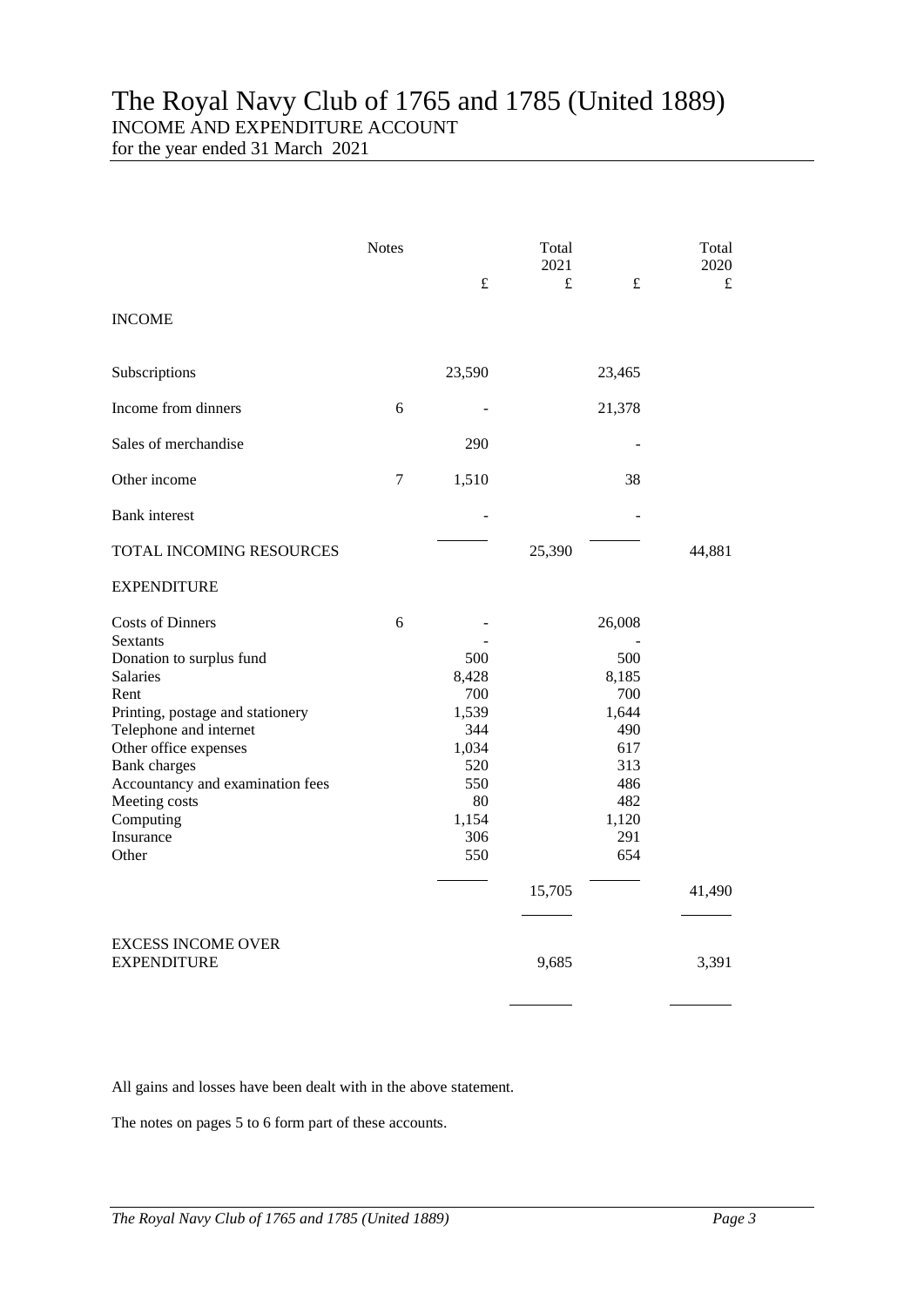### The Royal Navy Club of 1765 and 1785 (United 1889) BALANCE SHEET 31 March 2021

|                                                | <b>Notes</b>   | 2021<br>$\pounds$ | 2020<br>$\pounds$ |
|------------------------------------------------|----------------|-------------------|-------------------|
| <b>CURRENT ASSETS</b><br>Debtors               | $\overline{c}$ | 2,750             |                   |
| Cash at bank and in hand                       | 3              | 19,325            | 12,140            |
|                                                |                | 22,075            | 12,140            |
| CREDITORS: Amounts falling due within one year | $\overline{4}$ | 1,325             | 1,075             |
| NET CURRENT ASSETS                             |                | 20,750            | 11,065            |
| <b>ACCUMULATED FUNDS</b><br>General funds      |                | 20,750            | 11,065            |
|                                                | 5              | 20,750            | 11,065            |

The financial statements were approved for issue by the committee of the Royal Navy Club of 1765 and 1785 (United 1889) on 4 June 2021 and signed on their behalf by:

### *Signed on Original*

Vice Admiral Sir Charles Montgomery KBE Chairman *Signed on Original* Commander Brian Boxall-Hunt OBE Royal Navy Secretary

The notes on pages 5 to 6 form part of these accounts.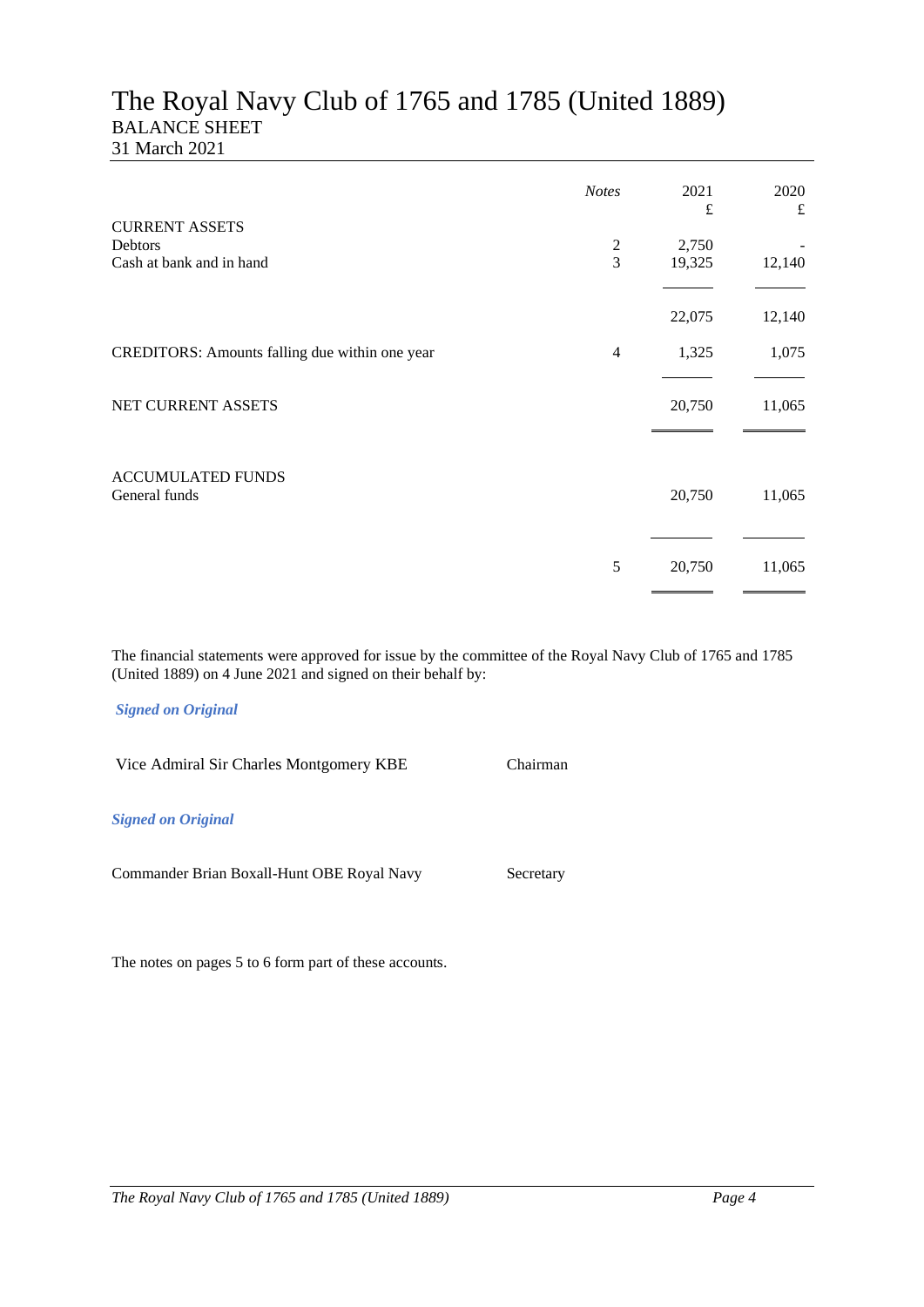### BASIS OF ACCOUNTING

The financial statements have been prepared under the historical cost convention and in accordance with applicable accounting standards.

The following accounting policies have been applied consistently in dealing with items which are considered material to the financial statements.

### SUBSCRIPTION INCOME

Subscription income is recognized on a received basis. Subscriptions become due on 1<sup>st</sup> April of each year.

### FIXED ASSET

An historic asset comprising a silver statuette of Lord Nelson donated to the club in previous years was valued at £8,000 in 2010. The asset is not recognized in the balance sheet however the cost of insurance is charged as an expense.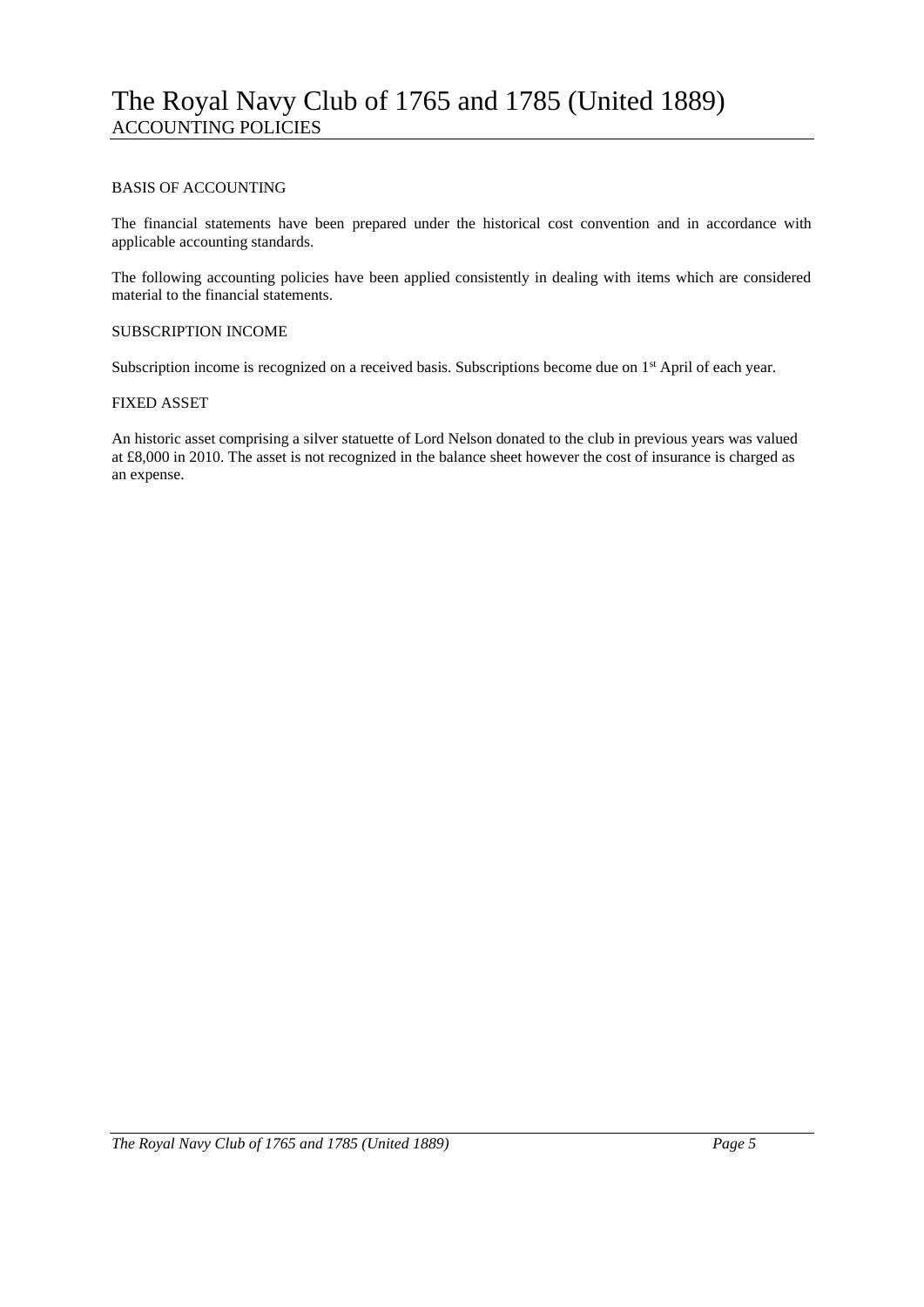### The Royal Navy Club of 1765 and 1785 (United 1889) NOTES TO THE FINANCIAL STATEMENTS

For the year ended 31 March 2021

| 1              | NET INCOME FOR THE YEAR                                                                                   | 2021<br>$\pounds$          | 2020<br>$\pounds$          |  |
|----------------|-----------------------------------------------------------------------------------------------------------|----------------------------|----------------------------|--|
|                | Net income is stated after charging:                                                                      |                            |                            |  |
|                | Independent Examiner's remuneration - examination<br>Independent Examiner's remuneration - other services | 250<br>300                 | 250<br>236                 |  |
| $\overline{c}$ | <b>DEBTORS</b>                                                                                            | 2021<br>$\pounds$          | 2020<br>£                  |  |
|                | Amounts due within one year<br>Prepayment                                                                 | 2,750                      |                            |  |
|                |                                                                                                           |                            |                            |  |
| 3              | <b>CASH AT BANK</b>                                                                                       | 2021<br>$\pounds$          | 2020<br>$\pounds$          |  |
|                | Current account<br>Deposit account                                                                        | 194<br>19,131              | 1,200<br>10,940            |  |
|                |                                                                                                           | 19,325                     | 12,140                     |  |
| $\overline{4}$ | <b>CREDITORS</b>                                                                                          | 2021<br>$\pounds$          | 2020<br>$\pounds$          |  |
|                | Amounts due within one year<br>Deferred income and amounts paid in advance<br>Accruals                    | 775<br>550                 | 395<br>680                 |  |
|                |                                                                                                           | 1,075                      | 1,075                      |  |
| 5              | <b>FUNDS</b>                                                                                              |                            |                            |  |
|                |                                                                                                           | Total<br>2021<br>$\pounds$ | Total<br>2020<br>$\pounds$ |  |
|                | At 1 April 2020<br>Movement in funds in the year                                                          | 11,065<br>9,685            | 7,674<br>3,391             |  |
|                | At 31 March 2021                                                                                          | 20,750                     | 11,065                     |  |
|                |                                                                                                           |                            |                            |  |